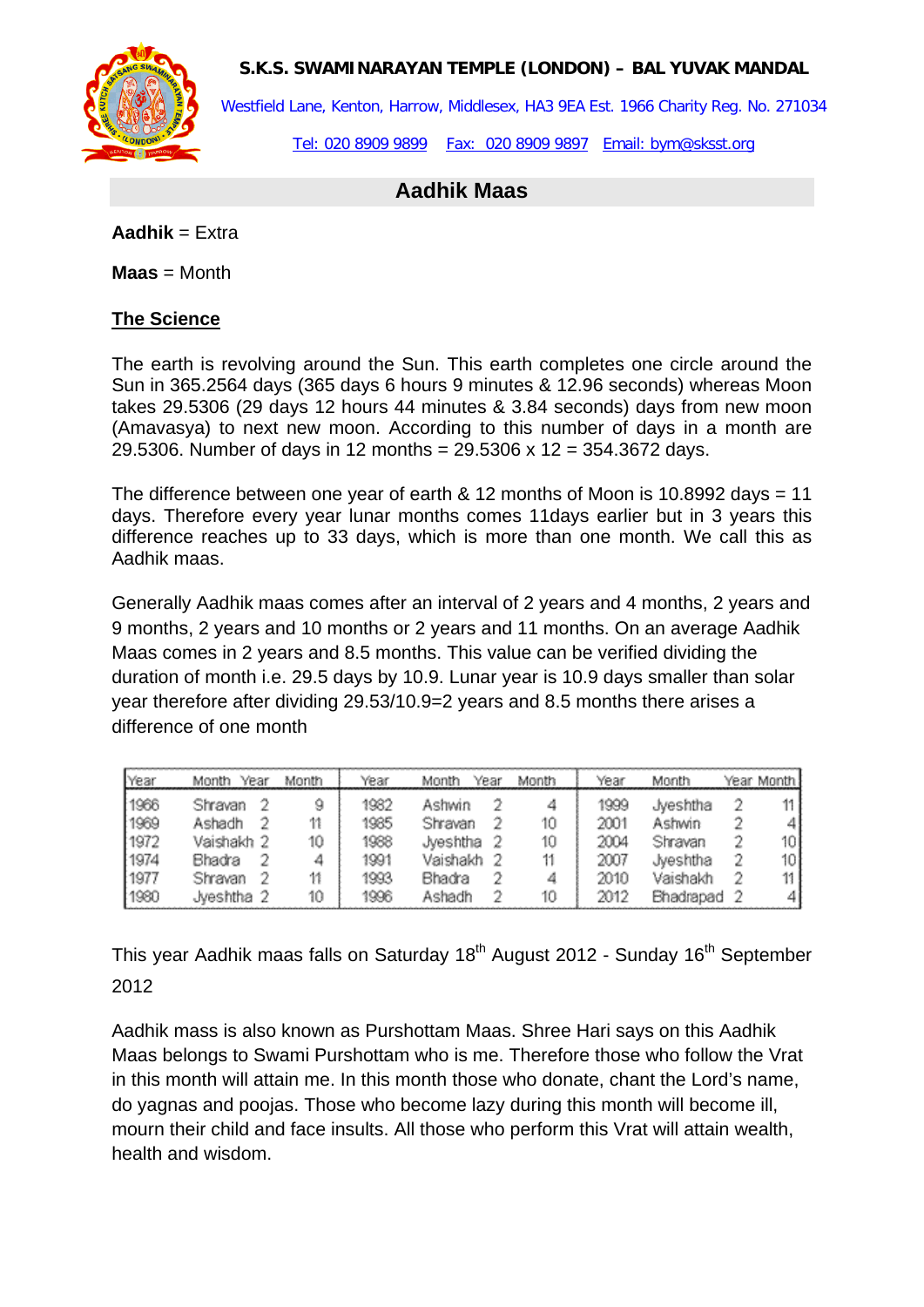## **S.K.S. SWAMINARAYAN TEMPLE (LONDON) – BAL YUVAK MANDAL**



Westfield Lane, Kenton, Harrow, Middlesex, HA3 9EA Est. 1966 Charity Reg. No. 271034 Tel: 020 8909 9899 Fax: 020 8909 9897 Email: bym@sksst.org

During aadhik maas householder duties such as hair removal ceremony, janoi ceremony and weddings should not be carried out during aadhik maas. A woman who carries out such Vrats during Aadhik maas does not have live the life of a widow. Also those who do the Vrats are freed from sins such as 5 great sins.

Tyagis perform strict fasts and do intense penance; they then receive additional fruits of their penance during aadhik maas. It states Vrats performed during Chaaturmaas will attain Swarg, but in comparison Vrats performed during aadhik maas will be freed from the cycle of birth and death.

Shree Krishna says those who don't undertake these Vrats will be very miserable and have hard times in their lives. Those who do the Vrats during the Aadhik maas will receive happiness in this life and the life hereafter.